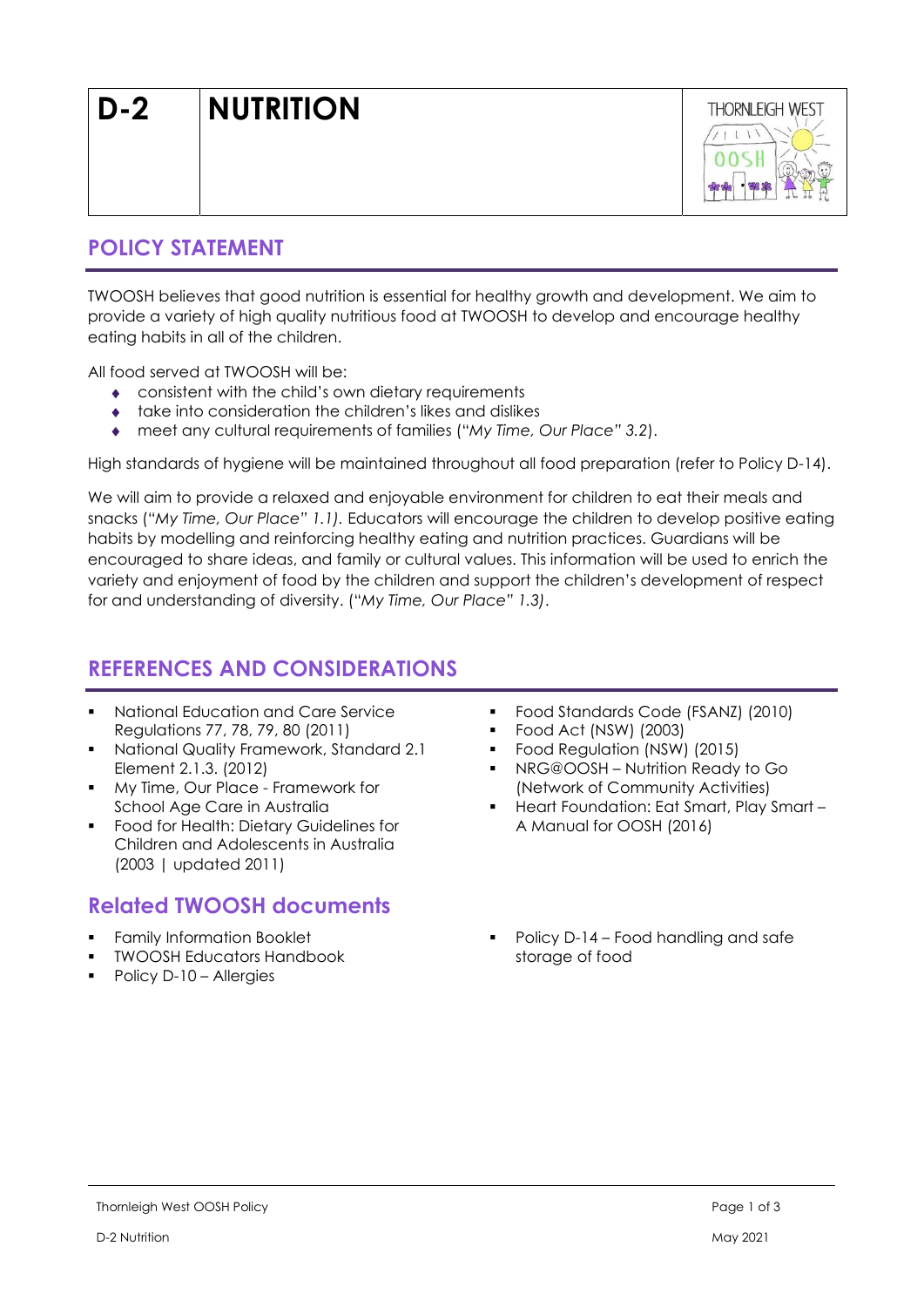# **PROCEDURE**

#### **Menu**

- A menu is developed using the principles set out in Food for Health: Dietary Guidelines for Children and Adolescents Australia. This will be on display for families and children. The menu will be an accurate representation of food and drink that is being served.
- Children will be encouraged to share and try a range of cultural traditions, ideas and recipes in the menu. All family and multicultural practices will be acknowledged and addressed in the provision of food.
- All children's individual needs concerning food and nutrition, in particular food allergies and religious restrictions, will be addressed and catered for. However TWOOSH will not cater for general food dislikes. If children have specific food needs, the guardians will meet with the Director to discuss the issue and develop a plan to meet the child's needs. If a child is fussy when it comes to food, it is suggested that the family provides the child with extra food.
- In relation to children's allergies or food restrictions (see also Policy D-10):
	- TWOOSH will keep a list of all children's allergies or food restrictions in the kitchen area to ensure all Educators check these when preparing food.
	- When a food allergy is severe, Educators will be notified by the Director through staff meetings, private Facebook page, on the roll (during vacation care), or verbally on the day to ensure all Educators are aware and vigilant.
	- A detailed information sheet advising the children's additional needs concerning food and nutrition will be displayed on the fridge along with any alternative food provisions to assist Educators with preparing afternoon tea.

### Food and drink

- Food and drink will be provided for breakfast and afternoon tea; small nutritious snacks will also be available as necessary throughout the afternoon. Sensible portion sizes will be encouraged. Fresh drinking water will be available at all times for the children and Educators.
- During vacation care, guardians will be asked to provide their child's lunch and drinks, unless otherwise stated on the program. Afternoon tea will be provided and a menu will be displayed.
- Children will be encouraged to be seated while eating or drinking.
- The denial of food will never be used as a form of punishment.

### **Education**

- Education of healthy eating habits will be developed through ongoing examples and specific activities, such as cooking. During cooking experiences, nutrition issues will be explicitly addressed and discussed by the children and educators. Formal and informal discussions will be held regarding balanced diets and exercise.
- As well as being involved in menu planning, children will be encouraged to participate in preparing and serving food. Cooking activities that involve children will be designed to encourage and develop life skills. Educators and children will adhere to safe and hygienic practices at all times. This relates to food storage, food preparation, food preparation facilities, personal hygiene and cleaning. See Policy D-14 for more information.
- Educators may be required to attend regular professional development on nutrition and food safety practices and document changes to practice as a result.